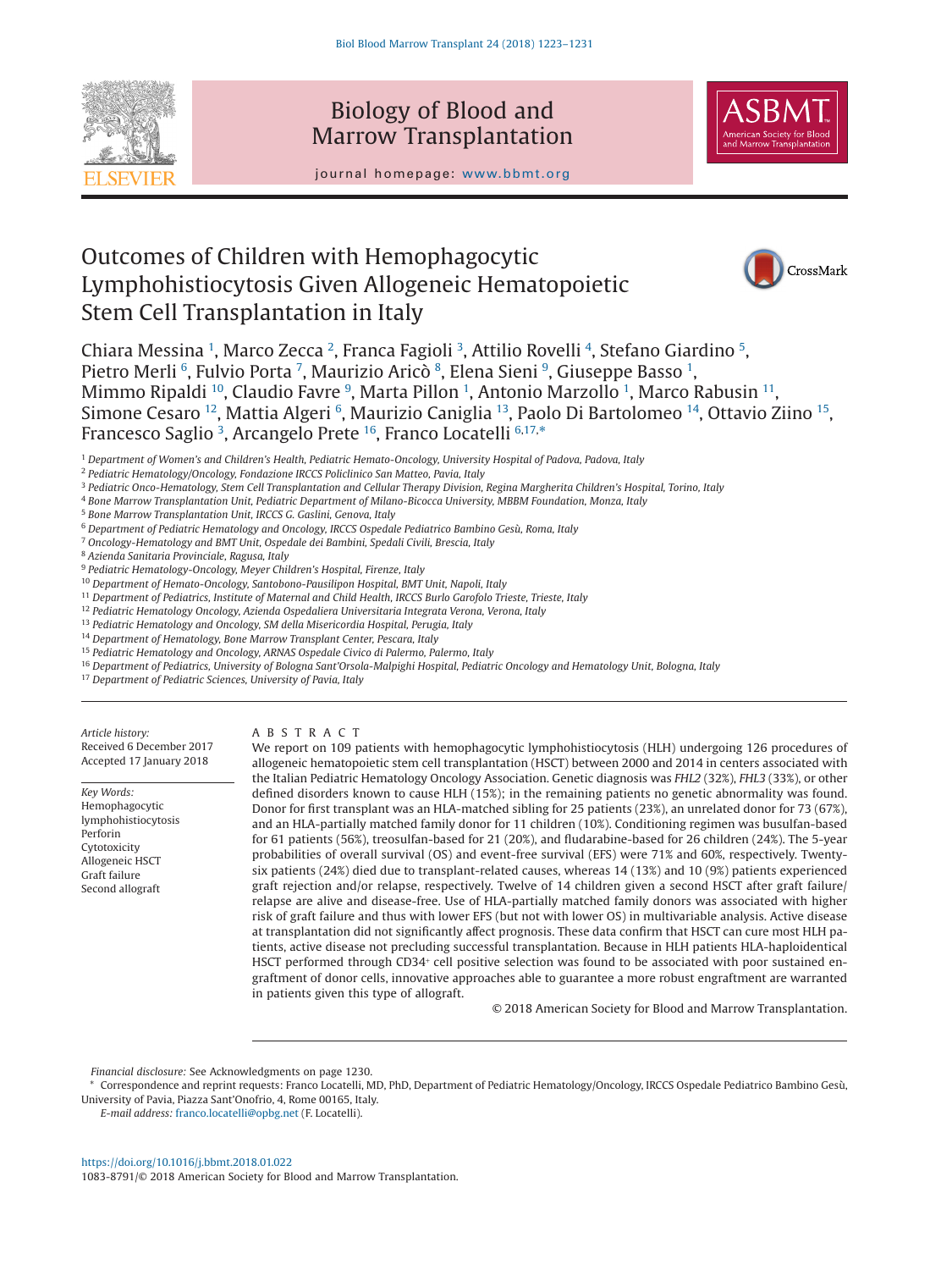#### **INTRODUCTION**

Hemophagocytic lymphohistiocytosis (HLH) is a lifethreatening, hyperinflammatory syndrome characterized by cytopenia, fever, hepatosplenomegaly, coagulation disorders, and multiorgan dysfunction. It affects children and adolescents with a higher incidence in the first years of life. HLH can be triggered by infection, autoimmune disease, or cancer. In one-third of cases primary immune deficiency resulting in impaired killing of infected cells by T cells or natural killer cells is present (familial HLH [fHLH]) [\[1\].](#page-7-0) The genetic defect underlying fHLH results in impaired formation and release of cytotoxic granules and is caused by genes directly implicated in the secretory lysosome-dependent exocytosis pathway (*PRF1* in FHL2, *UNC13D* in FHL3, *STX11* in FHL4, *STXBP2* in FHL5) [\[2\].](#page-7-1) HLH can also be part of clinical syndromes with other associated manifestations, such as Chédiak-Higashi syndrome, Griscelli syndrome type 2, Hermansky-Pudlak syndrome type 2, and X-linked lymphoproliferative disease types 1 and 2 [\[3\].](#page-7-2) Approximately 70% of fHLH in Southern Europe is caused by *PRF1* and *UNC13D* mutations [\[4\].](#page-7-3)

Chemoimmunotherapy with dexamethasone, etoposide, and cyclosporine A can control the inflammatory manifestation in around 60% to 80% of the cases [\[5-7\].](#page-7-4) However, in patients with familial/genetic, relapsing, or severe and persistent disease, allogeneic hematopoietic stem cell transplantation (HSCT) is the only established curative treatment [\[8\].](#page-7-5)

HSCT in a patient with HLH was first reported in 1986, and many case series have since then been described [\[9\].](#page-7-6) Significant transplant-related mortality (TRM) was reported in earlier experiences, with an overall survival (OS) ranging between 45% and 65% [\[10-12\].](#page-7-7) This observation has prompted the use of conditioning regimens less toxic than the traditional busulfan-based myeloablative regimen. The use of fludarabine or treosulfan permitted to gradually reduce TRM with better outcomes [\[13,14\].](#page-7-8) The major drawbacks related to the use of less toxic regimens are a relevant incidence of mixed chimerism and overt rejection [\[15,16\].](#page-7-9) In this study we present the outcomes of a cohort of 109 patients affected by HLH who underwent HSCT in centers affiliated with the Italian Paediatric Haematology Oncology Association (AIEOP) network between 2000 and 2014.

#### **METHODS**

In this study we collected data reported to the AIEOP Stem Cell Transplantation Registry and selected patients according to all the following criteria: (1) diagnosis of fHLH, a genetic disorder predisposing to HLH, or clinical HLH without genetic markers not responding to chemoimmunotherapy treatment or relapsing after treatment [\[17\];](#page-7-10) (2) HSCT performed in 1 of the centers participating in the AIEOP network; and (3) transplantation date between January 1, 2000 and December 31, 2014. Whenever indicated, the centers were contacted for further information about patient status before HSCT, details of the procedure, and outcomes. We excluded patients without adequate data available. Forty-two patients included in this cohort (38.5% of the overall population) have been previously reported [\[18\].](#page-7-11)

Patients or their legal guardians signed written informed consent for collection, analysis, and publication of relevant data. Genetic diagnosis was centrally performed at Meyer Children Hospital, Firenze, Italy, as previously described [\[1\].](#page-7-0)

Central nervous system (CNS) involvement was considered present if a patient had any of the following findings: elevated cerebrospinal fluid (CSF) WBC count, clinical symptoms consistent with CNS involvement (ie, seizures or focal or global neurologic deficit), or magnetic resonance imaging abnormalities consistent with CNS involvement. Patient status before HSCT was defined according to the following criteria: complete response, normalization of all diagnostic clinical and laboratory abnormalities associated with HLH; partial response, sustained normalization of 3 or more of the diagnostic parameters previously validated [\[17\]](#page-7-10) and no apparent progression of other parameters; and nonresponse, normalization of 2 or less diagnostic parameters or clear progression of other aspects of HLH disease.

After HSCT, disease relapse was defined as recurrence of symptoms typical of HLH with re-establishment of recipient hematopoiesis. Rejection was defined as immunologically mediated graft failure.

#### *Definitions and Statistical Analysis*

Primary endpoint was event-free survival (EFS), defined as the probability of being alive and in continuous complete remission (CR) at last followup. To estimate EFS probability death from any cause, relapse, and graft failure (whichever occurred first) were considered events. Occurrence of stable mixed chimerism without signs and symptoms of HLH was not considered an event. Full donor chimerism was defined as presence ≥ 95% leukocytes of donor origin in peripheral blood or bone marrow. Secondary endpoints were OS, time to neutrophil and platelet recovery, incidence of relapse, TRM, and acute and chronic graft-versus-host disease (aGVHD and cGVHD). Probabilities were calculated from date of transplantation until the event or last follow-up.

Neutrophil engraftment was defined as achieving an absolute neutrophil count  $\geq 0.5 \times 10^9$ /L for 3 consecutive days with no evidence of autologous recovery (ie, <5% leukocytes of donor origin in peripheral blood or marrow). Platelet engraftment was defined as achieving a platelet count  $\geq$ 20  $\times$  10<sup>9</sup>/L unsupported through platelet transfusions for 7 days. aGVHD occurrence was evaluated in all patients, whereas cGVHD was evaluated only in patients surviving beyond day +100 after HSCT. aGVHD and cGVHD were graded according to previously published criteria [\[19,20\].](#page-7-12)

Quantitative variables were reported as median value and range, whereas categorical variables were expressed as absolute value and percentage. Probabilities of EFS and OS were calculated using the Kaplan-Meier estimates. Cumulative incidence functions were used to estimate incidence of relapse and TRM in a competing risks setting, because death and relapse compete with each other. To estimate aGVHD and cGVHD incidences, relapse and death were considered as competing events.

A comparison with 2-sided *P* < .05 was considered to be statistically significant. Variables reaching *P* < .10 in univariate analysis for EFS estimations were reported in detail and included in Cox proportional hazard regression models using a backward stepwise selection. Statistical analysis was performed using NCSS 10 statistical software (2015; NCSS, LLC., Kaysville, UT [\[www.ncss.com/software/ncss\]](http://www.ncss.com/software/ncss)) and R 2.5.0 software package [\(http://www.R-project.org\)](http://www.R-project.org) [\[21,22\].](#page-7-13) Analysis used January 31, 2016 as the reference date.

## **RESULTS**

#### *Patient Population*

One hundred twelve patients with HLH who underwent 129 transplant procedures were reported the AIEOP HSCT registry. Three patients were not assessable for this study due to lack of data; thus, the final analysis included 109 patients and 126 transplant procedures performed in 16 AIEOP centers. Sixty-five patients (60%) were males and 44 (40%) were females. Median age at diagnosis was 1 year (range, 27 days to 18 years), whereas median age at first transplantation was 2 years (range, 4 months to 20 years). Mean time interval between diagnosis and first HSCT was 289 days (range, 26 to 1844). The median time interval between diagnosis and transplantation was 160 days (range, 35 to 1844) for patients with a genetic abnormality known to cause HLH and 237 days in the remaining patients (range, 26 to 553; not significant). Patient and HSCT characteristics are summarized in [Table 1.](#page-2-0)

Genetic testing was performed for 94 of 109 patients (86%). Mutation of *PRF1* was found in 31 patients (32%), of *UNC13D* in 32 patients (33%), of *STXBP2* in 2 patients (2%), of *RAB27A* in 6 patients (6%), of *SH2D1A* in 5 patients (5%), of *BIRC4* in 2 patients (2%), and of *LYST* in 1 patient (1%). No known gene abnormality was found in 15 patients. CNS involvement at diagnosis was recorded for 79 patients (72% of the overall population) and was present in 30 patients (38%): 17 (22%) had elevated cerebrospinal fluid WBC count, 20 (25%) had clinical symptoms consistent with HLH, and 7 (9%) had magnetic resonance imaging abnormalities consistent with HLH.

At diagnosis, 9 patients were enrolled in the HLH-94 protocol [\[5\],](#page-7-4) 41 patients were enrolled in the HLH-04 trial [\[7,18\],](#page-7-14)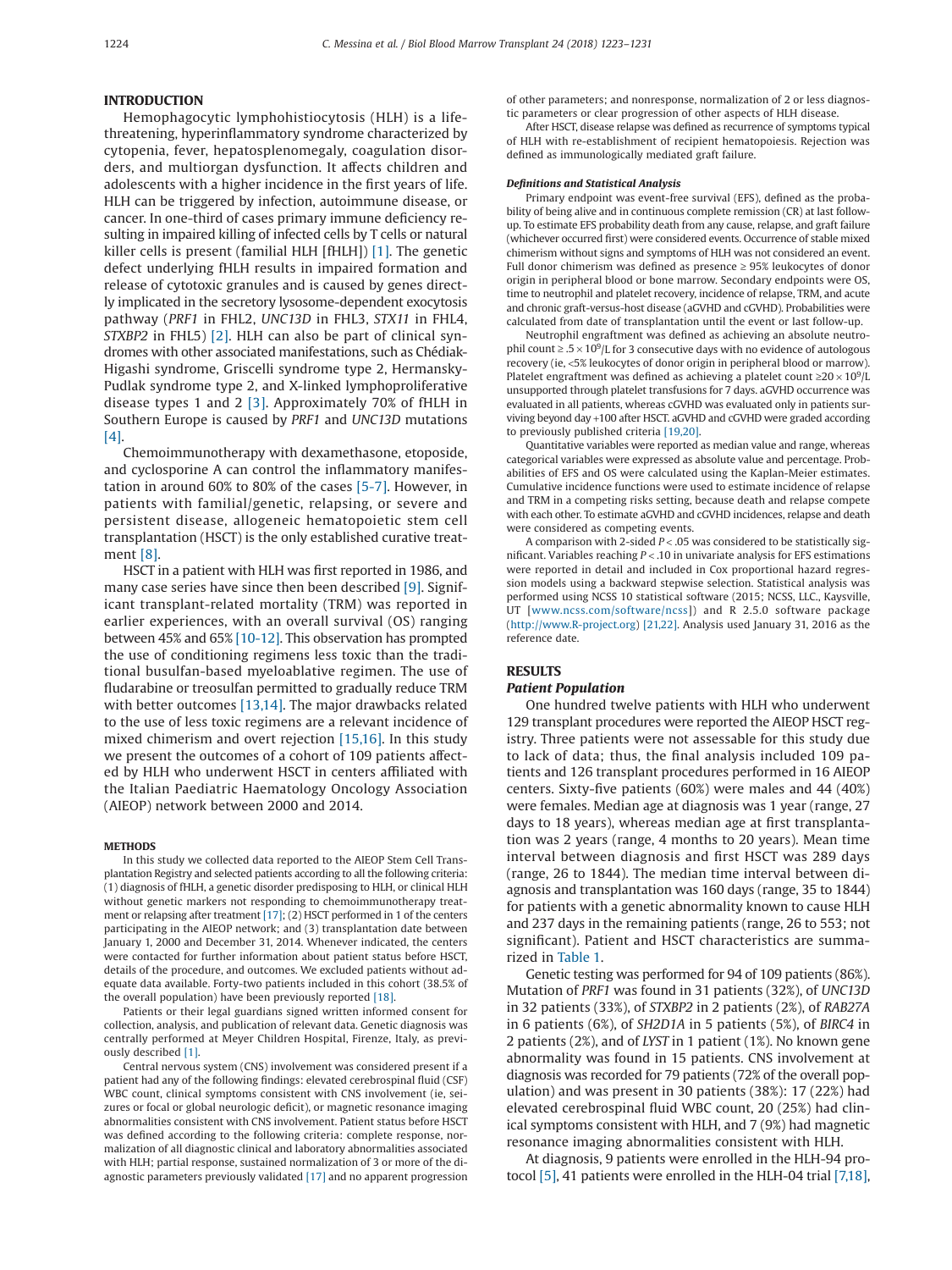<span id="page-2-0"></span>**Table 1** Patient and Transplant Characteristics

|                                                   | No. of<br>Patients<br>or Median | Percentage<br>or Range                     |
|---------------------------------------------------|---------------------------------|--------------------------------------------|
| Gender                                            |                                 |                                            |
| Male                                              | 65                              | 60                                         |
| Female                                            | 44                              | 40                                         |
| Genetic diagnosis                                 |                                 |                                            |
| FHL <sub>2</sub>                                  | 31                              | 28                                         |
| FHL3                                              | 32                              | 29                                         |
| Griscelli syndrome<br>XLP1                        | 6<br>5                          | 5<br>5                                     |
| Other                                             | 7                               | 7                                          |
| No known genetic defect                           | 15                              | 14                                         |
| Study not performed                               | 13                              | 12                                         |
| Median age at diagnosis (range)                   | 1 yr                            | $(27 \text{ days})$                        |
| Median age at transplant (range)                  | 2 yr                            | to 18 yr)<br>$(4 \text{ mo})$<br>to 20 yr) |
| CNS involvement                                   |                                 |                                            |
| Present                                           | 30                              | 28                                         |
| Absent                                            | 49                              | 45                                         |
| Data not available                                | 30                              | 27                                         |
| Treatment before transplant                       |                                 |                                            |
| HLH-1994 protocol                                 | 9                               | 8                                          |
| HLH-2004 protocol<br>Euro-HIT-HLH protocol        | 41<br>3                         | 38<br>3                                    |
| Other                                             | 8                               | $\overline{7}$                             |
| Unknown                                           | 48                              | 44                                         |
| Disease status at first transplant                |                                 |                                            |
| First CR                                          | 24                              | 22                                         |
| More advanced CR                                  | 5                               | 5                                          |
| Partial response                                  | 17                              | 16                                         |
| No response                                       | 54                              | 50                                         |
| Preemptive                                        | 2                               | 2                                          |
| Unknown                                           | 7                               | 6                                          |
| Conditioning regimen                              |                                 |                                            |
| Busulfan-based conditioning                       | 61                              | 56                                         |
| Busulfan-cyclophosphamide<br>Busulfan-etoposide   | 10<br>18                        | 9<br>17                                    |
| Busulfan-fludarabine                              | 6                               | 6                                          |
| Busulfan-thiotepa                                 | 22                              | 20                                         |
| Other busulfan-based conditioning                 | 5                               | $\overline{4}$                             |
| Fludarabine-based conditioning                    | 26                              | 24                                         |
| Fludarabine-melphalan                             | 12                              | 11                                         |
| Fludarabine-melphalan-thiotepa                    | 9                               | 8                                          |
| Other fludarabine-based conditioning              | 5                               | 5                                          |
| Treosulfan-based conditioning                     | 21                              | 20                                         |
| Treosulfan-fludarabine-thiotepa                   | 15                              | 14                                         |
| Treosulfan-fludarabine<br>Treosulfan-fludarabine- | 5<br>1                          | 4<br>1                                     |
| cyclophosphamide                                  |                                 |                                            |
| Other conditioning regimen                        | 1                               | 1                                          |
| Donor type                                        |                                 |                                            |
| Matched sibling donor                             | 25                              | 23                                         |
| Matched unrelated donor                           | 73                              | 67                                         |
| HLA partially matched family donor                | 11                              | 10                                         |
| Stem cell source                                  |                                 |                                            |
| Bone marrow                                       | 70                              | 64                                         |
| PBSCs                                             | 18                              | 17                                         |
| Umbilical blood graft                             | 21                              | 19                                         |
| Serotherapy<br><b>ATG</b>                         | 76                              | 70                                         |
| Alemtuzumab                                       | 7                               | 6                                          |
| No serotherapy                                    | 26                              | 24                                         |
| T cell depletion                                  |                                 |                                            |
| Ex vivo T cell depletion                          | 8                               | 7                                          |

ATG indicates antithymocyte globulin.

3 in the Euro-HIT-HLH trial (EudraCT#2011-002052-14), 4 received personalized treatment, 2 patients were transplanted without any other treatment because of a diagnosis of *BIRC4* mutation before developing clinical HLH, and for 48 patients data on frontline treatment received were not available. Two patients were treated with an anti-IFN-γ monoclonal

antibody in the context of a clinical trial (EudraCT#2012- 003632-23, NCT01818492) [\[23\].](#page-7-15) Multiple intrathecal injections of methotrexate were used for preventing/treating HLHrelated neurologic involvement.

## *Transplant Procedure*

Ninety-five patients received 1 transplant, whereas 14 received more than 1 HSCT because of rejection in 8 patients or disease relapse in 6 patients (preceded by rejection in 1 case): 2 transplants were performed in 12 cases, whereas 3 and 4 transplants were performed in 1 case each. Twentyseven HSCT were performed between 2000 and 2004, 36 between 2005 and 2009, and 46 between 2010 and 2014.

Disease status at first HSCT was known for 102 of 109 patients (94%); 71 patients had active disease (no response, 54; partial response, 17), 24 were in first CR, and 5 were in later CR. Two patients received HSCT due to diagnosis of *BIRC4* mutation before developing clinical HLH and were analyzed together with patients in CR. Conditioning regimen was busulfan-based for 61 patients, treosulfan-based for 21 patients, fludarabine-based for 26 patients (often in combination with melphalan), and melphalan-etoposide for 1 patient (for further details see Tables 1 and 2). Patients given a fludarabinebased preparation were considered to have received a reduced-intensity conditioning, whereas those prepared with either busulfan or treosulfan were allocated to the myeloablative conditioning regimen group.

The donor for the first transplant was an HLA-matched sibling donor for 25 patients, an unrelated volunteer selected using high-resolution HLA typing for 73 patients, and an HLA-partially-matched family donor for 11 patients. Seventy patients were transplanted with bone marrow– derived stem cells, 18 with peripheral blood stem cells (PBSCs; mainly used in patients transplanted from an HLA-disparate relative), and 21 with umbilical cord blood. The mean dose of mononuclear cells was 6.4 cells  $\times$  10 $^{8}$ /kg for bone marrow grafts (range, 2.5 to 27.3) and 11.2 cells  $\times$  10<sup>7</sup>/kg for cord blood grafts (range, 2 to 29.2). The mean dose of CD34<sup>+</sup> cells for PBSC grafts was 15.9 cells  $\times$  10<sup>6</sup>/kg (range, 2 to 24.8).

Considering the 109 first transplants, GVHD prophylaxis consisted of cyclosporine A in 25 cases, combination of cyclosporine A and short-term methotrexate in 55 cases, and combination of cyclosporine A and steroids in 20 cases. Posttransplant high-dose cyclophosphamide was used in 1 case, whereas in vitro T cell depletion performed through positive selection of CD34<sup>+</sup> cells was used in 8 patients transplanted from an HLA-mismatched relative.

#### *Engraftment, Chimerism, and GVHD Occurrence*

Neutrophil engraftment after first HSCT was obtained in 100 of 109 patients (92%) at a median time of 18 days (range, 9 to 57). Platelet engraftment after first HSCT was obtained in 87 of 109 patients (80%) at a median interval of 24 days (range, 9 to 105).

Stable mixed chimerism at time of last evaluation associated with good graft function and clinical remission of HLH was recorded in 6 patients. In these patients, donor contribution to hematopoiesis ranged from 5% to 97%. Fourteen patients received a second transplant. The reason for second HSCT was disease relapse ( $n = 6$ ) or graft failure ( $n = 8$ ). Subsequent transplants ( $n = 17$ , considering also third or fourth allografts) were performed with busulfan-based  $(n = 3)$ , fludarabine-based ( $n = 5$ ), treosulfan-based ( $n = 5$ ), or other conditioning regimens ( $n = 4$ ). The donor was a matched sibling donor for 2 procedures, an HLA partially matched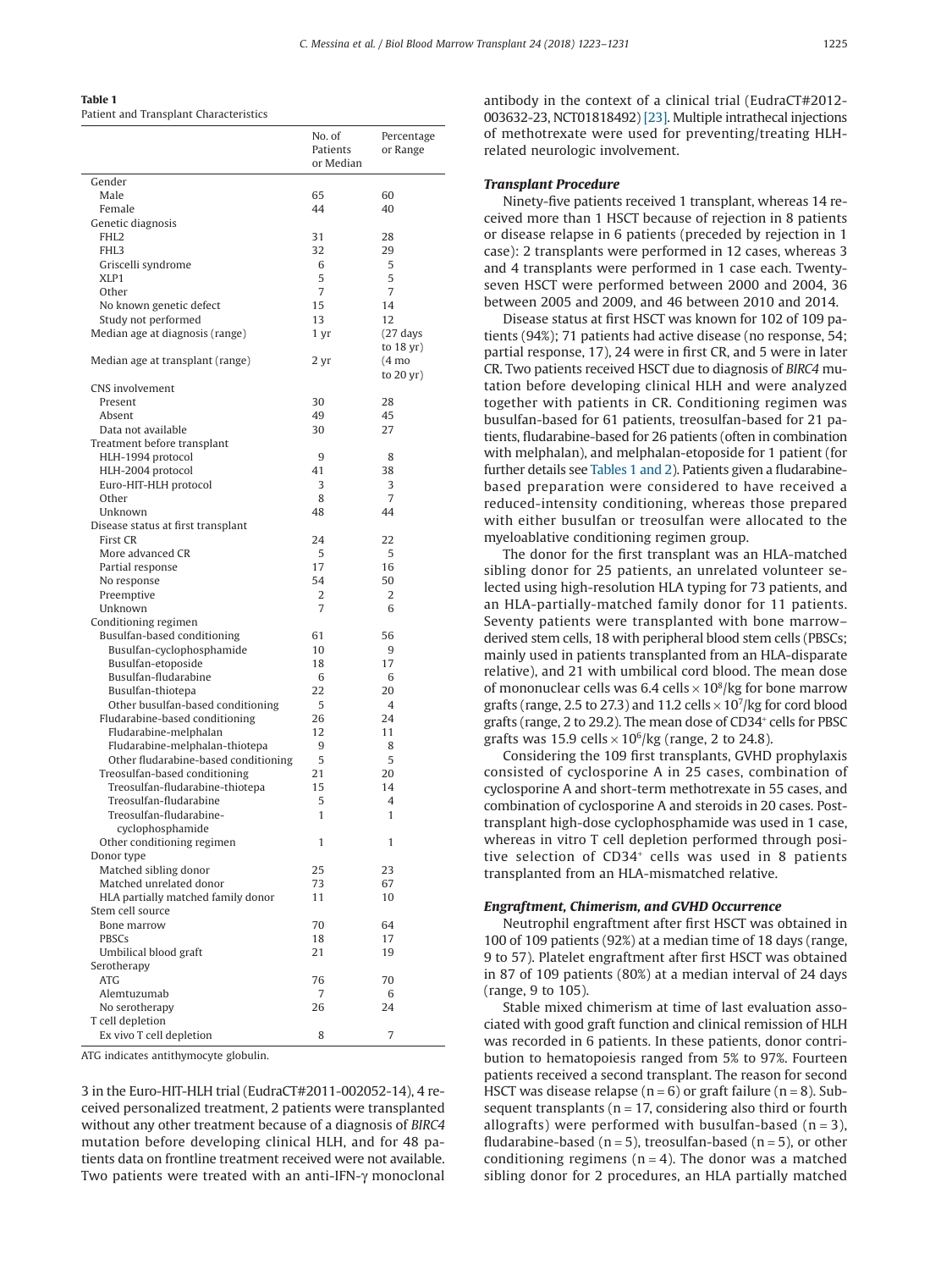<span id="page-3-0"></span>

Figure 1. Five-year probability of OS and EFS and cumulative incidence of TRM, rejection, and relapse for 109 patients after the first HSCT.

family donor for 6 procedures, and an unrelated donor for 9 procedures. Stem cell source was bone marrow or PBSCs in 8 transplants each and cord blood for the remaining allograft.

Neutrophil engraftment after second transplant was obtained in 12 of 14 procedures (86%) at a median time of 17 days (range, 11 to 34). Platelet engraftment occurred at a median time of 24 days (range, 11 to 55).

Of the 14 patients who received a second transplant, 12 (86%) were alive and well at last follow-up; however, 1 of them required 2 further transplant procedures to achieve a good graft function. One patient died because of viral infection after the second transplant performed using a different unrelated donor, and another (transplanted from an HLA-matched sibling) died due to respiratory failure after the third transplant.

aGVHD was evaluated among the 115 transplants that resulted in donor engraftment. Grades II and III to IV aGVHD occurred in 29 (25%) and 11 (10%) transplants, respectively. Among 95 HSCT at risk, cGVHD was observed in 18 cases (19%) but was of limited severity in 9 cases (9%) and extensive in 9 cases (9%).

## *Clinical Outcome*

The median observation time for surviving patients was 5.2 years (range, .9 to 14.9), whereas it was 54 days (range, 7 days to 3.8 years) for those who died. At time of the last follow-up 78 patients (72%) were alive, with a 5-year OS for the whole study population of 71% (95% confidence interval [CI], 62% to 79%) (Figure 1). There was no difference in terms of OS according to the type of donor used.

A total of 26 patients (24%) died due to transplantrelated causes at a median of 53 days after HSCT; TRM was preceded by graft rejection in 4 cases. The cumulative incidence of TRM was 25% (95% CI, 18% to 35%). The number of fatal events according to the type of conditioning regimen used is shown in Table 2, whereas [Table 3](#page-4-0) summarizes the causes of death of the whole study population; veno-occlusive disease, lung aspergillosis, and multiorgan failure were the most frequent causes of death.

Graft failure was observed in 14 patients (13% of the whole population) at a median of 20 days after HSCT (range, 8 to 51). The cumulative incidence of graft failure was 13% (95% CI, 8% to 21%). Four of the 14 patients who rejected the

#### **Table 2**

Comparison of Outcome among Busulfan-Based, Treosulfan-Based, and Fludarabine-Based Conditioning Regimens

|                        | Busulfan Based<br>$(n = 61)$ |      | Treosulfan Based<br>$(n = 21)$ |      | Fludarabine Based<br>$(n = 26)$ |                        | Chi-Square $P$ |  |
|------------------------|------------------------------|------|--------------------------------|------|---------------------------------|------------------------|----------------|--|
| Active disease at HSCT | 38                           | (62) | 13                             | (62) | 20                              | 77                     | N.S.           |  |
| <b>TRM</b>             | 16                           | (26) |                                | (14) |                                 | (26)                   | N.S.           |  |
| Veno-occlusive disease | 4                            | (7)  |                                | (0)  |                                 | $^{\prime}11^{\prime}$ | N.S.           |  |
| Rejection              |                              | (11) |                                | (5)  |                                 | (22)                   | N.S.           |  |
| Relapse                | 4                            | (7)  | ◠                              | (10) |                                 | (15)                   | N.S.           |  |
| Alive                  | 43                           | (70) | 18                             | (86) | 17                              | (63)                   | N.S.           |  |
| Alive and disease-free | 37                           | (61) | 15                             | (71) | 14                              | (52)                   | N.S.           |  |

N.S. indicates not significant.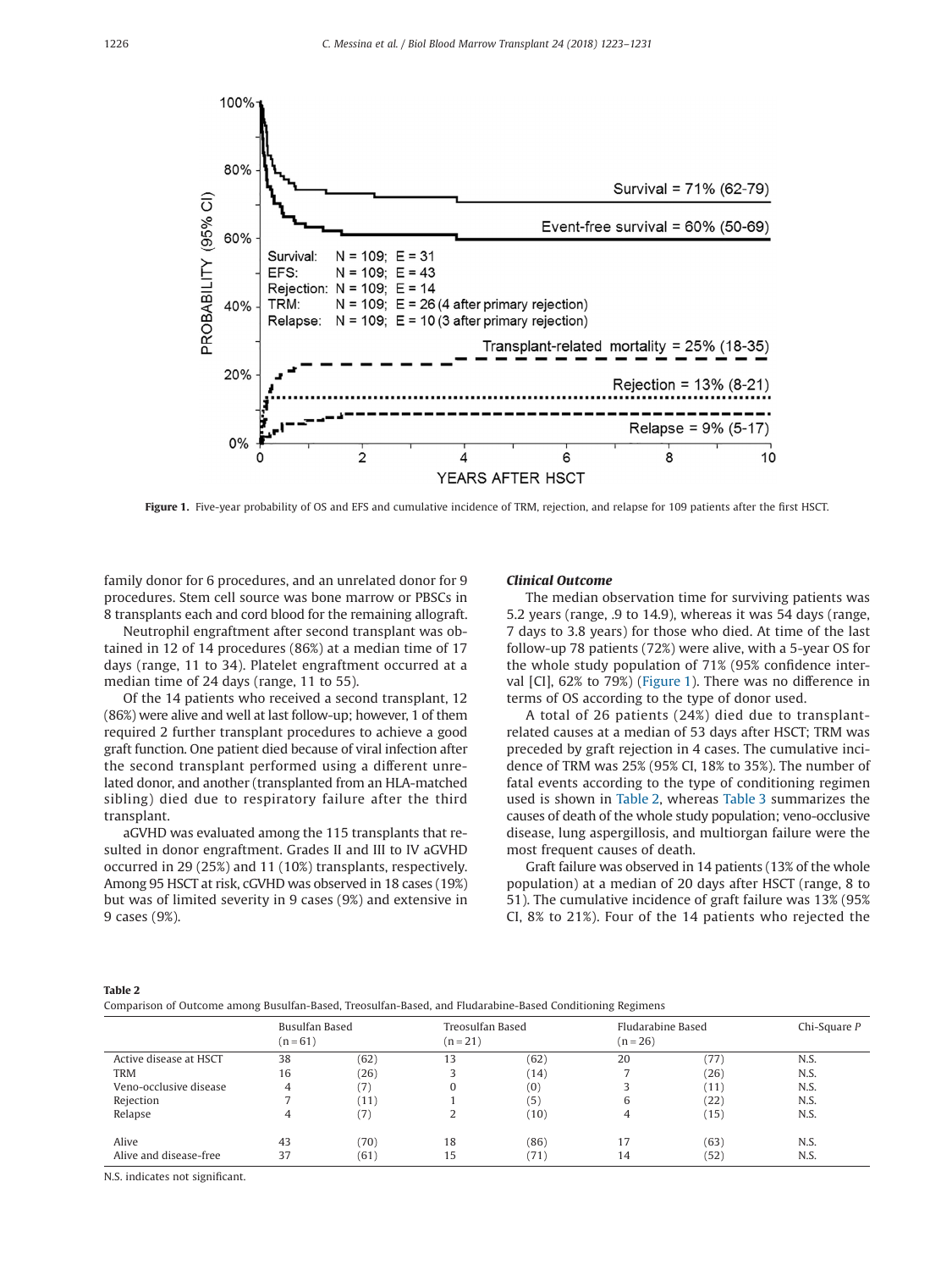<span id="page-4-0"></span>**Table 3** Causes of Death

| Causcs of Death                                  |                       |                           |   |
|--------------------------------------------------|-----------------------|---------------------------|---|
|                                                  | Number of Transplants | Total                     |   |
|                                                  | <b>First HSCT</b>     | Subsequent<br><b>HSCT</b> |   |
| Disease progression                              | 4                     |                           | 5 |
| Veno-occlusive disease                           |                       |                           |   |
| Lung aspergillosis                               | 5                     |                           | 5 |
| Multiorgan failure                               | 4                     |                           | 5 |
| Viral infection (adenovirus/<br>cytomegalovirus) | 3                     |                           | 3 |
| <b>cGVHD</b>                                     | 7                     |                           |   |
| aGVHD                                            |                       |                           |   |
| Cerebral hemorrhage                              |                       |                           |   |
| Thrombotic microangiopathy                       |                       |                           |   |
| Unknown                                          |                       |                           |   |
| Total                                            | 28                    |                           |   |

transplant died due to transplant-related causes (after a second HSCT in 1 case), whereas 3 subsequently developed an overt disease recurrence: 2 of them died due to disease progression and 1 was rescued by a second HSCT. The remaining 7 patients who rejected the first transplant are alive and disease-free after a second transplant.

A disease relapse was observed in 10 patients (9%) at a median of 163 days after HSCT (range, 41 to 585) and was preceded by a primary rejection in 3 cases. The cumulative incidence of relapse was 9% (95% CI, 5% to 17%). Seven of 10 patients who relapsed received a second HSCT; 5 of them are alive and disease-free.

Sixty-six patients were alive and disease-free after the first HSCT at time of last follow-up, with a 5-year probability of EFS of 60% (95% CI, 50% to 69%). Details on univariate analysis of variables potentially influencing EFS are shown in Table 4. The variables found to be statistically associated, in univariate analysis, with EFS were donor type and stem cell source. Patients transplanted from an HLA partially matched family donor had a significantly worse EFS (9%; 95% CI, 0% to 26%) than recipients of a matched family donor transplant (73%; 95% CI, 54% to 92%) or a matched unrelated donor allograft (63%; 95% CI, 52% to 74%; *P* < .001) [\(Figure 2\)](#page-5-0). The main reason for the lower EFS of patients transplanted from an HLA partially matched family donor was graft rejection, which, however, as previously discussed, was largely rescued by a second allograft. Patients given PBSC transplantation had a significantly lower EFS probability (39%; 95% CI, 16% to 61%) as compared with bone marrow recipients (60%; 95% CI, 48% to 72%) or cord blood recipients (76%; 95% CI, 58% to 94%; *P* = .0185). Children who received the transplant within 6 months from diagnosis had a better EFS as compared with those transplanted later than 6 months from diagnosis (69% [95% CI, 56% to 81%] versus 50% [95% CI, 37% to 64%]), but this difference was not statistically significant (*P* = .069). In multivariate analysis [\(Table 5\)](#page-5-0) only the use of a partially matched family donor confirmed its statistically significant association with a worse EFS probability, with a relative risk of 12.26 (95% CI, 2.82% to 53.35%; *P* = .0008).

#### **DISCUSSION**

To the best of our knowledge the cohort of HLH patients receiving HSCT presented here is the largest ever specifically analyzed (for a comparative analysis on different outcomes with previously published cohorts see [Table 6\)](#page-6-0). Included were mainly patients with genetic diagnosis of fHLH. Thirty patients (28%) without a genetic diagnosis or not molecularly

| Table 4 |  |  |  |  |  |
|---------|--|--|--|--|--|
|         |  |  |  |  |  |

Univariate Analysis of Factors Influencing EFS

|                        | No. of<br>Patients | No. of<br>Events | <b>EFS</b><br>(%) | 95% CI     | P       |
|------------------------|--------------------|------------------|-------------------|------------|---------|
| All patients           | 109                | 43               | 60                | 50-69      |         |
| Genetic diagnosis      |                    |                  |                   |            |         |
| PRF1 mutation          | 31                 | 10               | 67                | 50-84      | N.S.    |
| <b>UNC13D</b> mutation | 32                 | 14               | 55                | 38-73      |         |
| Other diagnosis        | 18                 | 5                | 72                | 52-93      |         |
| No genetic diagnosis   | 15                 | 7                | 53                | 28-79      |         |
| Study not performed    | 13                 | 7                | 45                | 17-73      |         |
| CNS involvement at     |                    |                  |                   |            |         |
| diagnosis              |                    |                  |                   |            |         |
| Present                | 37                 | 16               | 57                | 41-73      | N.S.    |
| Absent                 | 72                 | 27               | 61                | 49-72      |         |
| Years of transplant    |                    |                  |                   |            |         |
| 2000-2004              | 27                 | 13               | 52                | $33 - 71$  | N.S.    |
| 2005-2009              | 36                 | 15               | 58                | 42-74      |         |
| 2010-2014              | 46                 | 15               | 67                | 54-81      |         |
| Time from diagnosis    |                    |                  |                   |            |         |
| to HSCT                |                    |                  |                   |            |         |
| $<$ 6 mo               | 56                 | 17               | 69                | 56-81      | .0699   |
| $>6$ mo                | 53                 | 26               | 50                | $37 - 64$  |         |
| Disease status         |                    |                  |                   |            |         |
| Active disease (no or  | 71                 | 31               | 56                | 44-68      | N.S.    |
| partial response)      |                    |                  |                   |            |         |
| CR or preemptive       | 31                 | 10               | 67                | $50 - 84$  |         |
| Missing information    | 7                  | $\overline{2}$   | 69                | $32 - 100$ |         |
| Conditioning regimen   |                    |                  |                   |            |         |
| Busulfan-based         | 61                 | 24               | 60                | 47-72      | N.S.    |
| Fludarabine-based      | 26                 | 13               | 51                | 32-70      |         |
| Treosulfan-based       | 21                 | 6                | 70                | 50-90      |         |
| Donor                  |                    |                  |                   |            |         |
| <b>MFD</b>             | 25                 | 6                | 73                | 54-92      | $-.001$ |
| <b>MUD</b>             | 73                 | 27               | 63                | 52-74      |         |
| <b>PMFD</b>            | 11                 | 10               | 9                 | $0 - 26$   |         |
| Stem cell source       |                    |                  |                   |            |         |
| BM                     | 70                 | 27               | 60                | 48-72      | .0185   |
| <b>PBSCs</b>           | 18                 | 11               | 39                | 16-61      |         |
| <b>UCB</b>             | 21                 | 5                | 76                | 58-94      |         |
| No. of HSCTs*          |                    |                  |                   |            |         |
| <b>First HSCT</b>      | 109                | 43               | 60                | 50-69      | N.S.    |
| Second HSCT            | 14                 | 4                | 71                | 48-95      |         |

Bold type was employed to highlight statistically significant data. MFD indicates matched family donor; MUD, matched unrelated donor; PMFD, partially matched family donor; BM, bone marrow; UCB, umbilical cord blood.

<span id="page-4-1"></span>Data were considered for first HSCT only.

studied but fulfilling the internationally accepted HLH criteria were transplanted for refractory or relapsed HLH.

Our results confirm that allogeneic HSCT is capable of curing a large proportion of patients, irrespectively of the genetic defect responsible for the disease. The optimal timing for performing HSCT in HLH patients is a matter of debate, especially in cases with relapsed or refractory disease. In particular, it is unclear whether for relapsed or refractory disease aggressive second-line chemoimmunotherapy, aimed at reaching CR before transplant, is warranted. Some case series suggest that active disease at transplantation might be a risk factor, especially when an HLA-haploidentical donor is used [\[10,12\];](#page-7-7) however, other data indicate that initial response to treatment (CR after 2 months of treatment) could be more informative about the prognosis [\[11,17,24\].](#page-7-16) Moreover, in published experiences around 30% to 60% of patients have been transplanted with active disease, indicating that CR is difficult to obtain in many patients with HLH [\[11-13,15,17,24\].](#page-7-16) Our data could shed further light on this issue: Active disease at transplantation was not statistically associated with adverse outcomes, whereas, interestingly, patients had a trend for a worse outcome if the interval between diagnosis and transplantation was longer than 6 months. Thus, we speculate that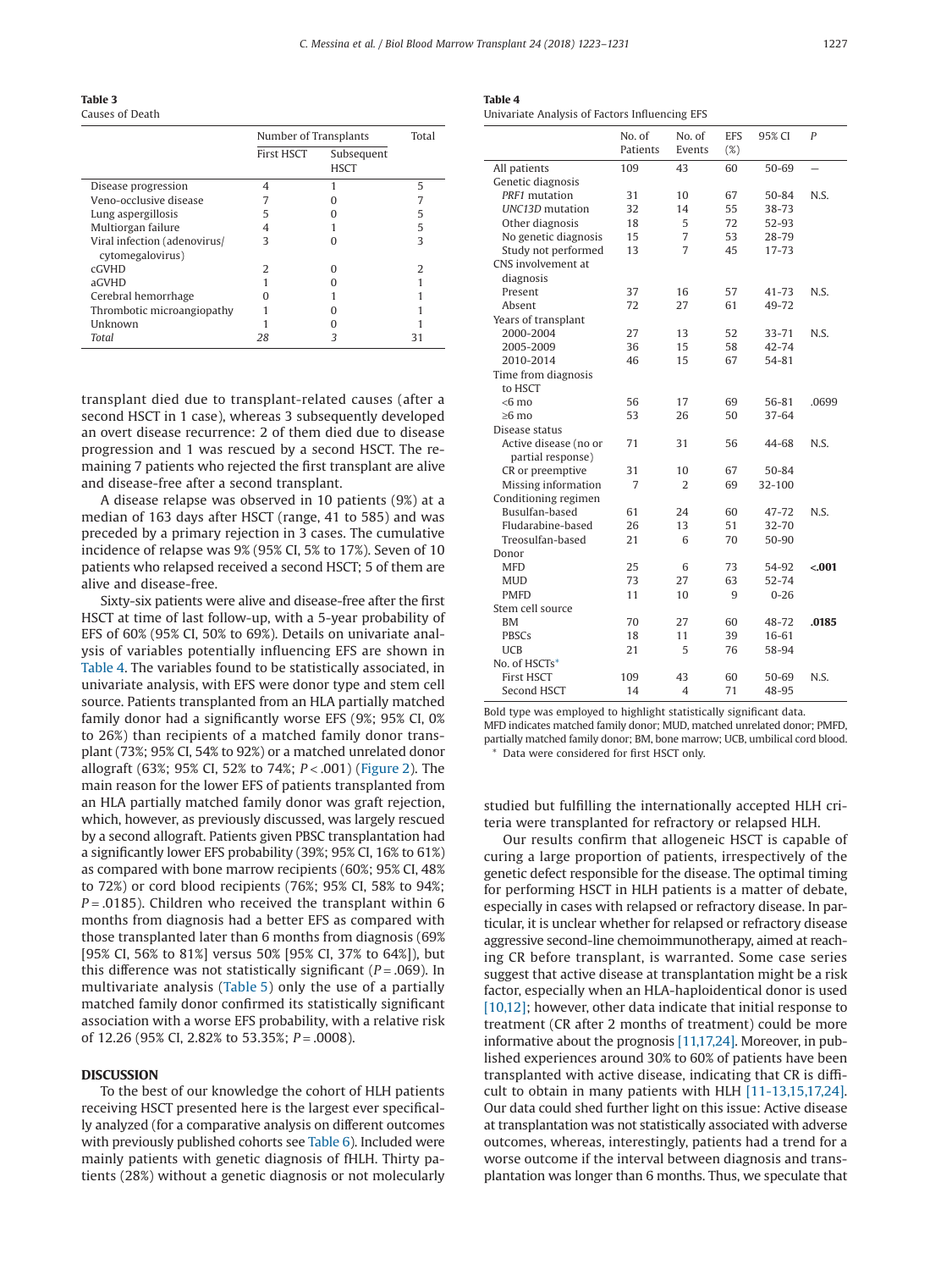<span id="page-5-0"></span>

**Figure 2.** Five-year probability of EFS according to the type of donor used. MFD indicates matched family donor; MUD, matched unrelated donor; PMFD, HLA partially matched family donor.

active disease at transplantation could be indicative of more aggressive disease, potentially not adequately responding even to additional second-line rescue treatment. If so, the best frontline therapy should be selected to achieve adequate disease control, without postponing HSCT at more than 6 months from diagnosis. Treating patients for a longer time with the scope of obtaining CR before transplantation could expose to the risk of deterioration of the general status, thus making the outcome of transplant worse. Whether the use of novel approach to HLH by immunotherapy, such as that based on the use of an anti-IFN-γ monoclonal antibody (EudraCT#2012-003632-23, NCT01818492), may lead to better rates of CR at time of transplantation in refractory patients remains to be definitively confirmed [\[23\].](#page-7-15)

Donor availability plays an important role in deciding when to perform a transplant. Our data indicate that although a matched sibling donor is the donor of choice, an unrelated donor selected using high-resolution molecular typing of HLA loci can be used with comparable patient's outcome. Our study confirms also that the use of umbilical cord blood is a feasible option [\[17,25\].](#page-7-10) In particular, 21 patients (19%) who received a cord blood allograft had outcomes comparable with those of patients given bone marrow cells. Probably, young

#### **Table 5**

Multivariate Analysis of Factors Influencing EFS (Data Were Considered for First HSCT Only)

| Variable                         | Relative<br>Risk | (95% CI)     | P    |
|----------------------------------|------------------|--------------|------|
| Interval diagnosis, HSCT         |                  |              |      |
| $>6$ mo ys. $< 6$ mo             | 1.15             | 59-2.24      | .68  |
| Donor                            |                  |              |      |
| MUD vs. MFD                      | 2.16             | $.85 - 5.49$ | 11   |
| PMFD vs MFD                      | 12.26            | 2.82-53.35   | 0008 |
| Stem cell source                 |                  |              |      |
| Cord blood vs. bone marrow       | .48              | $.18 - 1.28$ | .14  |
| Peripheral blood vs. bone marrow | .63              | $.21 - 1.87$ | 41   |
|                                  |                  |              |      |

age at HSCT with a consequent favorable ratio of number of cells infused per kilogram of recipient body weight makes this kind of procedure more appropriate for HLH patients than in other clinical settings.

Our data indicate that, so far, the use of HLA partially matched family donors is associated with an increased risk of graft failure, however, largely rescued by a second allograft in line with the data reported in 2 previously published studies [\[16,26\].](#page-7-17) Investigation of new approaches to HLAhaploidentical transplantation, such as that based on the infusion of the graft after the selective depletion of TCR  $\alpha$ β-T cell/CD19<sup>+</sup> cells, is urgently needed to improve the rate of sustained donor engraftment and to more confidently offer a prompt transplant option also to patients lacking a matched donor [\[27\].](#page-7-18)

The main causes of death in our cohort were complications related to HSCT, namely veno-occlusive disease, lung aspergillosis, and multiorgan failure; HLH relapse only accounted for 5 deaths. Indeed, busulfan-based myeloablative conditioning for HLH patients has been reported to be associated with a high rate of infections, veno-occlusive disease, and possibly a higher incidence of pulmonary complications [\[10-12,28-30\].](#page-7-7) To overcome these issues, in the mid-2000s use of fludarabine-melphalan reduced-intensity conditioning was introduced, leading to less TRM and better outcome, although at the expense of higher frequency of mixed chimerism, secondary graft failure, and relapse rates [\[13,16,31-33\].](#page-7-8) Excellent results were reported with the use of treosulfanbased conditioning regimens, which, despite being myeloablative, seem to be associated with less extramedullary toxicity [\[14,15\].](#page-7-19) Our cohort is the only one in which the 3 above conditioning regimens have been used in a significant number of patients and outcomes could be directly compared [\(Tables 2 and 6\)](#page-3-0). Although no statistically significant differences were observed, a trend toward better OS and EFS after treosulfan-based conditioning was evident. In our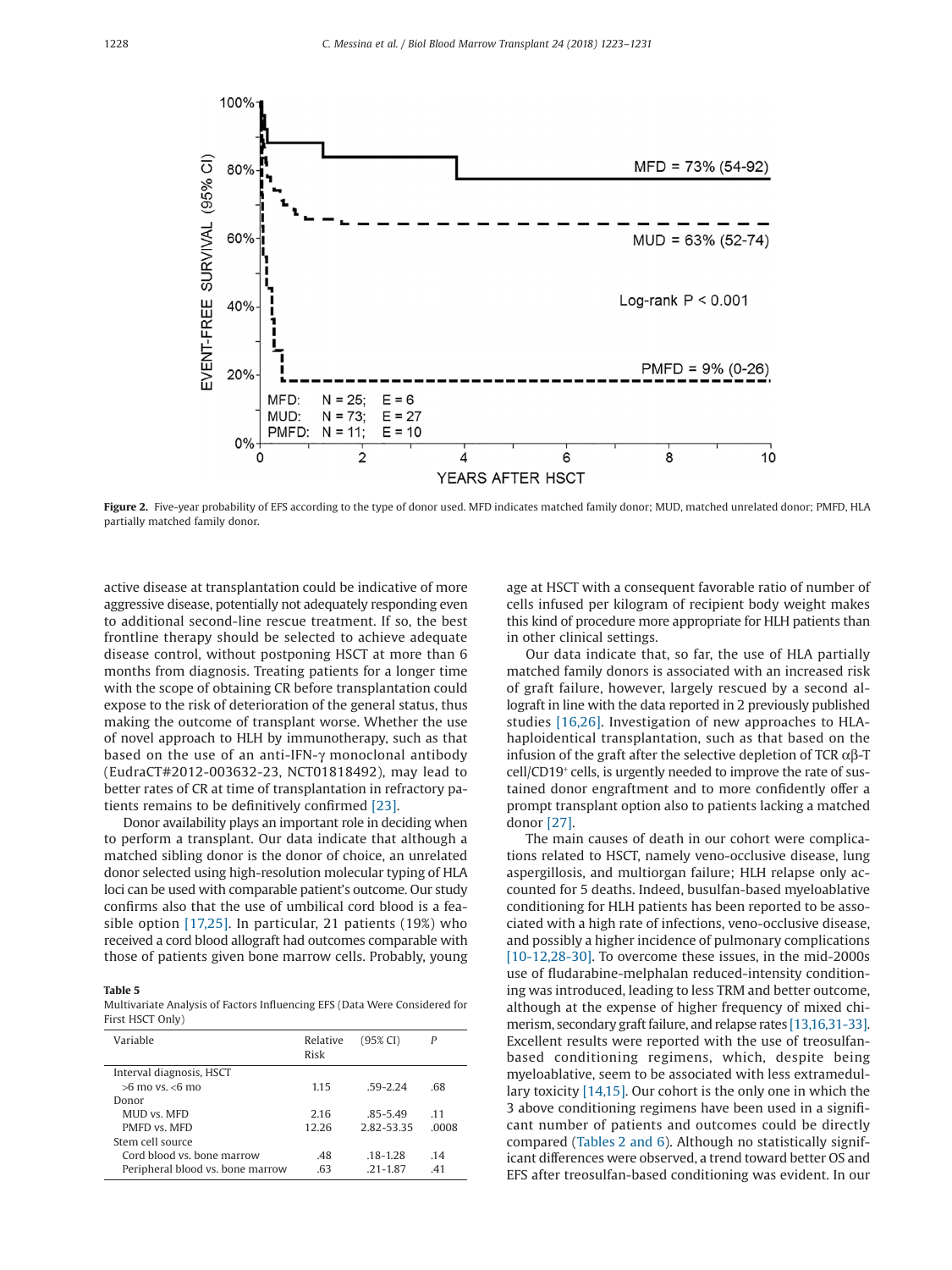<span id="page-6-0"></span>

| Table 6                                                          |
|------------------------------------------------------------------|
| Results of Published Cooperative Studies on HSCT in HLH Patients |

| Author,<br>period           | No. of Patients       | Conditioning<br>Regimen                                | Type of Donor                                                                              | Primary Engraftment OS         |                                                                                                            | <b>EFS</b>                                                 | <b>GVHD</b>                                                                        | <b>Notes</b>                                                       |
|-----------------------------|-----------------------|--------------------------------------------------------|--------------------------------------------------------------------------------------------|--------------------------------|------------------------------------------------------------------------------------------------------------|------------------------------------------------------------|------------------------------------------------------------------------------------|--------------------------------------------------------------------|
| Horne et al.<br>1995-2000   | 86                    | BU/CY/VP-16: 41<br>Others: 45                          | $MR n = 24$<br>$MUD n = 33$<br>$HAPLO$ n = 16<br>$MMDn = 13$                               | 90%<br>HAPLO 81%               | $64\% \pm 10\%$ at 3 years<br>$MR 71\% \pm 18\%$<br>$MUD 70% \pm 16%$<br>HAPLO 50% ± 24%<br>MMUD 54% ± 27% | $\overline{\phantom{0}}$                                   | aGVHD grades II-IV 32%<br>MR 18%<br><b>MUD 30%</b><br>HAPLO 36%<br><b>MMUD 58%</b> | Graft failure: 3<br>Disease recurrence: 3                          |
| Sawada et al.<br>1990-2009  | 53                    | <b>MAC: 37</b><br>(BU/CY/VP-16: 23)<br><b>RIC: 16</b>  | $MR n = 7$<br>$MMR n = 1$<br>$MUD n = 20$<br>MMUD $(1 loc) n = 18$<br>MMUD $(2 loc) n = 7$ | 26/38 of assessable            | $65.4\% \pm 6.6\%$ at 2 years                                                                              | 57.6% $\pm$ 6.9% at 2 years                                | Not reported                                                                       |                                                                    |
| Baker et al.<br>1989-2005   | 91                    | BU/CY/ VP-16 $\pm$ ATG: 73<br>Other 18                 | MUD $n = 54$<br>MMUD $(1 loc) n = 32$<br>MMUD $(2 loc) n = 4$                              | Neutrophil 85%<br>Platelet 54% | 52% at 1 year<br>45% at 3 years<br>(Bu/CY/VP-16 53%,<br>Other regimens 19%)                                |                                                            | aGVHD grades II-IV 41%<br>aGVHD grades III-IV 24%<br>cGVHD 25%                     | (OS Bu/CY/ VP-16 53%,<br>Other regimens 19%)                       |
| Yoon et al.<br>1996-2008    | 19                    | BU/CY/ VP-16 $\pm$ ATG: 12<br>FLU-based: 5<br>Other: 2 | $MR n = 6$<br>$MUD n = 8$<br>$MMUD$ $n = 5$                                                | 16/19                          | 73.3% at 5 years<br>MR 85.7%<br>MUD 87.5%<br><b>MMUD 40%</b>                                               |                                                            | aGVHD grades II-IV 5/16                                                            | <b>TRM 21%</b>                                                     |
| Ohga et al.<br>1995-2005    | 57<br>(14EBV-related) | MAC: 43<br>(Bu/CY/VP-16: 31)<br><b>RIC: 14</b>         | 53 Allogeneic<br>$MR n = 8$<br>$MUD n = 24$<br>HAPLO $n = 4$<br>MMUD $n = 17$ (UCB)        | 29/42 HLH<br>7/11 EBV-HLH      | HLH 65% ± 7.9%<br>EBV-HLH 85.7% ± 9.4%<br>at 10 years                                                      |                                                            | Not reported                                                                       | TRM 11/42 in the HLH group                                         |
| Messina et al.<br>2000-2014 | 109                   | BU-based: 61<br>TREO-based: 21<br>FLU-based: 26        | $MR n = 25$<br>$MUD n = 73$<br>$HAPLO$ n = 11                                              | Neutrophil 92%<br>Platelet 80% | 71% at 5 years                                                                                             | EFS 60% at 5 years<br>MR 73%<br><b>MUD 63%</b><br>HAPLO 9% | aGVHD grades II-IV 29%<br>aGVHD grades III-IV 11%<br>cGVHD 18%                     | <b>TRM 25%</b><br>CI graft failure 13%<br>CI disease recurrence 9% |

BU indicates busulfan; CY, cyclophosphamide; VP-16, etoposide; MR, matched related donor; MMUD, mismatched unrelated donor; HAPLO, haploidentical; MAC, myeloablative conditioning; RIC, reduced-intensity conditioning; FLU, fludarabine; UCB, unrelated cord blood; TREO, treosulfan; CI, cumulative incidence.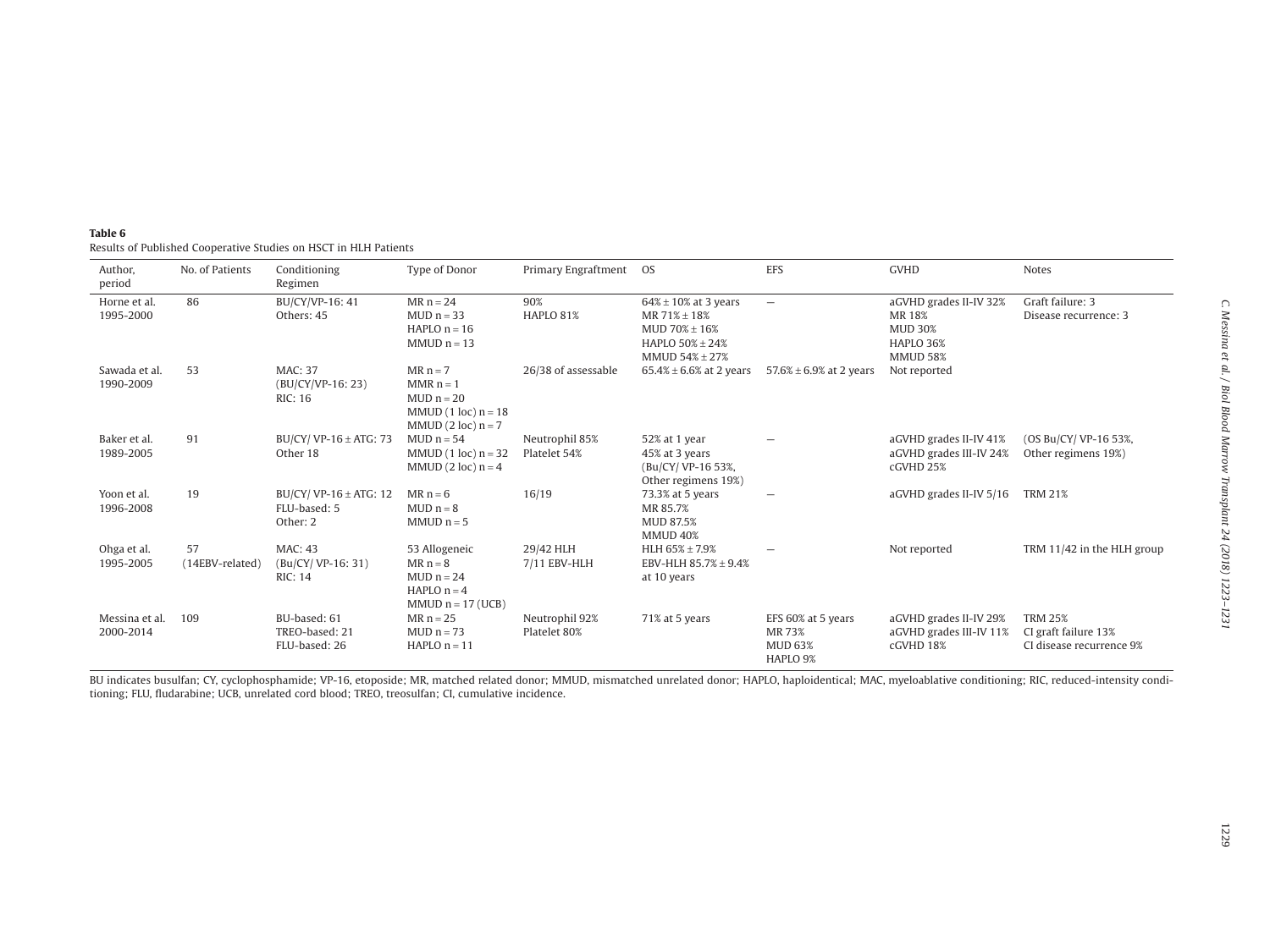experience the high TRM (26%) observed with busulfan was not significantly different from that recorded with fludarabinebased regimens. Moreover, fludarabine-based conditioning exposed patients to a higher risk of graft failure/relapse and need of a second transplant [\(Table 2\)](#page-3-0). On the other hand, treosulfan-based conditioning resulted in lower TRM (14%) with acceptable rates of graft failure (5%) or relapse (10%), this translating into a remarkably high rate of cured patients. The potential advantages deriving from the use of a treosulfan-based myeloablative conditioning regimens must be confirmed in properly designed, prospective randomized trials to be conducted in HLH patients.

Importantly, patients receiving a second transplant did not have worse outcomes than patients transplanted only once. This finding suggests that a second allograft may be safely offered to HLH patients in case of relapse or rejection, provided they did not develop significant end-organ damage due to either HLH itself or the first HSCT. In line with our data, a recently published study analyzed the outcome of 18 HLH patients given a second allograft because of HLH recurrence (10 patients) or low donor chimerism level only (8 patients) [\[26\].](#page-7-20) Ten of these patients were reported to be alive and disease-free, whereas fatalities were similarly distributed between patients with and without prior disease recurrence.

Our results on probabilities of 5-year OS and EFS obtained in a larger cohort of unselected children are slightly better as compared with some other similar cooperative studies [\(Table 6\)](#page-6-0) [\[11,25,29,34,35\].](#page-7-16) This might be explained by the higher proportion of patients receiving fludarabine- or treosulfan-based conditioning in our cohort or by the fact that we included only patients transplanted after the year 2000.

The multicenter, retrospective design of our study has some intrinsic limitations, such as lacking information on pretransplant treatment in a relevant proportion of patients. Yet it describes well the current practice in HSCT for HLH.

In conclusion, our data indicate that in patients with HLH, allogeneic HSCT is able to cure two-thirds of patients, restoring normal immune response toward pathogens and abrogating the hyperinflammatory state typical of HLH. HSCT from an HLA-partially matched relative in patients with HLH is currently associated with unsatisfactory rate of engraftment, with new approaches needed to ameliorate this outcome. However, rejection and secondary graft failures are events that could be salvaged by a second allograft. Active disease does not preclude the chance of benefiting from transplantation, which should be ideally performed within 6 months from diagnosis. Finally, our data suggest that the use of treosulfan-based conditioning appears to be an attractive option to reduce TRM in this fragile population of patients.

### **ACKNOWLEDGMENTS**

*Financial disclosure:* This work was supported by grants from the Associazione Italiana per la Ricerca sul Cancro (special grant "5xmille"-9962 to F.L.), Ministero della Salute (RF-2010-2316606 to F.L.; Ricerca Corrente to F.L.), Regione Lazio (grant FILAS to F.L.), and Ministero dell'Istruzione, dell'Università e della Ricerca (Grant Progetto di Rilevante Interesse Nazionale, PRIN 2010, to F.L.).

*Conflict of interest statement:* There are no conflicts of interest to report.

#### <span id="page-7-0"></span>**REFERENCES**

1. [Cetica V, Sieni E, Pende D, et al. Genetic predisposition to](http://refhub.elsevier.com/S1083-8791(18)30038-7/sr0010) [hemophagocytic lymphohistiocytosis: report on 500 patients from the](http://refhub.elsevier.com/S1083-8791(18)30038-7/sr0010) Italian registry. *[J Allergy Clin Immunol](http://refhub.elsevier.com/S1083-8791(18)30038-7/sr0010)*. 2016;137:188-196.

- <span id="page-7-1"></span>2. [Allen CE, McClain KL. fHLH: becoming a blended family.](http://refhub.elsevier.com/S1083-8791(18)30038-7/sr0015) *Blood*. [2014;124:1210-1211.](http://refhub.elsevier.com/S1083-8791(18)30038-7/sr0015)
- <span id="page-7-2"></span>3. [Schram AM, Berliner N. How I treat hemophagocytic lymphohistiocytosis](http://refhub.elsevier.com/S1083-8791(18)30038-7/sr0020) in the adult patient. *Blood*[. 2015;125:2908-2914.](http://refhub.elsevier.com/S1083-8791(18)30038-7/sr0020)
- <span id="page-7-3"></span>[Sieni E, Cetica V, Hackmann Y, et al. Familial hemophagocytic](http://refhub.elsevier.com/S1083-8791(18)30038-7/sr0025) [lymphohistiocytosis: when rare diseases shed light on immune system](http://refhub.elsevier.com/S1083-8791(18)30038-7/sr0025) functioning. *[Front Immunol](http://refhub.elsevier.com/S1083-8791(18)30038-7/sr0025)*. 2014;5:167.
- <span id="page-7-4"></span>5. [Henter JI, Samuelsson-Horne A, Arico M, et al. Treatment](http://refhub.elsevier.com/S1083-8791(18)30038-7/sr0030) hemophagocytic lymphohistiocytosis with HLH-94 [immunochemotherapy and bone marrow transplantation.](http://refhub.elsevier.com/S1083-8791(18)30038-7/sr0030) *Blood*. [2002;100:2367-2373.](http://refhub.elsevier.com/S1083-8791(18)30038-7/sr0030)
- 6. [Trottestam H, Horne A, Arico M, et al. Chemoimmunotherapy for](http://refhub.elsevier.com/S1083-8791(18)30038-7/sr0035) [hemophagocytic lymphohistiocytosis: long-term results of the HLH-94](http://refhub.elsevier.com/S1083-8791(18)30038-7/sr0035) treatment protocol. *Blood*[. 2011;118:4577-4584.](http://refhub.elsevier.com/S1083-8791(18)30038-7/sr0035)
- <span id="page-7-14"></span>7. [Bergsten E, Horne A, Arico M, et al. Confirmed efficacy of etoposide and](http://refhub.elsevier.com/S1083-8791(18)30038-7/sr0040) [dexamethasone in HLH treatment: long term results of the cooperative](http://refhub.elsevier.com/S1083-8791(18)30038-7/sr0040) HLH-2004 study. *Blood*[. 2017;130:2728-2738.](http://refhub.elsevier.com/S1083-8791(18)30038-7/sr0040)
- <span id="page-7-5"></span>8. [Janka GE, Lehmberg K. Hemophagocytic lymphohistiocytosis:](http://refhub.elsevier.com/S1083-8791(18)30038-7/sr0045) pathogenesis and treatment. *[Hematol Am Soc Hematol Educ Progr](http://refhub.elsevier.com/S1083-8791(18)30038-7/sr0045)*. [2013;2013:605-611.](http://refhub.elsevier.com/S1083-8791(18)30038-7/sr0045)
- <span id="page-7-6"></span>9. [Fischer A, Cerf-Bensussan N, Blanche S, et al. Allogeneic bone marrow](http://refhub.elsevier.com/S1083-8791(18)30038-7/sr0050) [transplantation for erythrophagocytic lymphohistiocytosis.](http://refhub.elsevier.com/S1083-8791(18)30038-7/sr0050) *J Pediatr*. [1986;108:267-270.](http://refhub.elsevier.com/S1083-8791(18)30038-7/sr0050)
- <span id="page-7-7"></span>10. [Baker KS, DeLaat CA, Steinbuch M, et al. Successful correction of](http://refhub.elsevier.com/S1083-8791(18)30038-7/sr0055) [hemophagocytic lymphohistiocytosis with related or unrelated bone](http://refhub.elsevier.com/S1083-8791(18)30038-7/sr0055) [marrow transplantation.](http://refhub.elsevier.com/S1083-8791(18)30038-7/sr0055) *Blood*. 1997;89:3857-3863.
- <span id="page-7-16"></span>11. [Horne A, Janka G, Maarten Egeler R, et al. Haematopoietic stem cell](http://refhub.elsevier.com/S1083-8791(18)30038-7/sr0060) [transplantation in haemophagocytic lymphohistiocytosis.](http://refhub.elsevier.com/S1083-8791(18)30038-7/sr0060) *Br J Haematol*. [2005;129:622-630.](http://refhub.elsevier.com/S1083-8791(18)30038-7/sr0060)
- 12. [Ouachee-Chardin M, Elie C, de Saint Basile G, et al. Hematopoietic stem](http://refhub.elsevier.com/S1083-8791(18)30038-7/sr0065) [cell transplantation in hemophagocytic lymphohistiocytosis: a single](http://refhub.elsevier.com/S1083-8791(18)30038-7/sr0065)[center report of 48 patients.](http://refhub.elsevier.com/S1083-8791(18)30038-7/sr0065) *Pediatrics*. 2006;117:e743-e750.
- <span id="page-7-8"></span>13. [Marsh RA, Vaughn G, Kim MO, et al. Reduced-intensity conditioning](http://refhub.elsevier.com/S1083-8791(18)30038-7/sr0070) [significantly improves survival of patients with hemophagocytic](http://refhub.elsevier.com/S1083-8791(18)30038-7/sr0070) [lymphohistiocytosis undergoing allogeneic hematopoietic cell](http://refhub.elsevier.com/S1083-8791(18)30038-7/sr0070) transplantation. *Blood*[. 2010;116:5824-5831.](http://refhub.elsevier.com/S1083-8791(18)30038-7/sr0070)
- <span id="page-7-19"></span>14. [Burroughs LM, Nemecek ER, Torgerson TR, et al. Treosulfan-based](http://refhub.elsevier.com/S1083-8791(18)30038-7/sr0075) [conditioning and hematopoietic cell transplantation for nonmalignant](http://refhub.elsevier.com/S1083-8791(18)30038-7/sr0075) [diseases: a prospective multicenter trial.](http://refhub.elsevier.com/S1083-8791(18)30038-7/sr0075) *Biol Blood Marrow Transplant*. [2014;20:1996-2003.](http://refhub.elsevier.com/S1083-8791(18)30038-7/sr0075)
- <span id="page-7-9"></span>15. [Lehmberg K, Albert MH, Beier R, et al. Treosulfan-based conditioning](http://refhub.elsevier.com/S1083-8791(18)30038-7/sr0080) [regimen for children and adolescents with hemophagocytic](http://refhub.elsevier.com/S1083-8791(18)30038-7/sr0080) [lymphohistiocytosis.](http://refhub.elsevier.com/S1083-8791(18)30038-7/sr0080) *Haematologica*. 2014;99:180-184.
- <span id="page-7-17"></span>16. [Marsh RA, Kim MO, Liu C, et al. An intermediate alemtuzumab schedule](http://refhub.elsevier.com/S1083-8791(18)30038-7/sr0085) [reduces the incidence of mixed chimerism following reduced-intensity](http://refhub.elsevier.com/S1083-8791(18)30038-7/sr0085) [conditioning hematopoietic cell transplantation for hemophagocytic](http://refhub.elsevier.com/S1083-8791(18)30038-7/sr0085) lymphohistiocytosis. *[Biol Blood Marrow Transplant](http://refhub.elsevier.com/S1083-8791(18)30038-7/sr0085)*. 2013;19:1625-1631.
- <span id="page-7-10"></span>17. [Henter JI, Horne A, Arico M, et al. HLH-2004: diagnostic and therapeutic](http://refhub.elsevier.com/S1083-8791(18)30038-7/sr0090) [guidelines for hemophagocytic lymphohistiocytosis.](http://refhub.elsevier.com/S1083-8791(18)30038-7/sr0090) *Pediatr Blood Cancer*. [2007;48:124-131.](http://refhub.elsevier.com/S1083-8791(18)30038-7/sr0090)
- <span id="page-7-11"></span>18. [Cesaro S, Locatelli F, Lanino E, et al. Hematopoietic stem cell](http://refhub.elsevier.com/S1083-8791(18)30038-7/sr0095) [transplantation for hemophagocytic lymphohistiocytosis: a retrospective](http://refhub.elsevier.com/S1083-8791(18)30038-7/sr0095) [analysis of data from the Italian Association of Pediatric Hematology](http://refhub.elsevier.com/S1083-8791(18)30038-7/sr0095) Oncology (AIEOP). *Haematologica*[. 2008;93:1694-1701.](http://refhub.elsevier.com/S1083-8791(18)30038-7/sr0095)
- <span id="page-7-12"></span>19. [Glucksberg H, Storb R, Fefer A, et al. Clinical manifestations of graft](http://refhub.elsevier.com/S1083-8791(18)30038-7/sr0100)[versus-host disease in human recipients of marrow from HL-A-matched](http://refhub.elsevier.com/S1083-8791(18)30038-7/sr0100) sibling donors. *Transplantation*[. 1974;18:295-304.](http://refhub.elsevier.com/S1083-8791(18)30038-7/sr0100)
- 20. [Storb R, Prentice RL, Sullivan KM, et al. Predictive factors in chronic](http://refhub.elsevier.com/S1083-8791(18)30038-7/sr0105) [graft-versus-host disease in patients with aplastic anemia treated by](http://refhub.elsevier.com/S1083-8791(18)30038-7/sr0105) [marrow transplantation from HLA-identical siblings.](http://refhub.elsevier.com/S1083-8791(18)30038-7/sr0105) *Ann Intern Med*. [1983;98:461-466.](http://refhub.elsevier.com/S1083-8791(18)30038-7/sr0105)
- <span id="page-7-13"></span>21. [Scrucca L, Santucci A, Aversa F. Competing risk analysis using R: an easy](http://refhub.elsevier.com/S1083-8791(18)30038-7/sr0110) guide for clinicians. *[Bone Marrow Transplant](http://refhub.elsevier.com/S1083-8791(18)30038-7/sr0110)*. 2007;40:381-387.
- 22. [Scrucca L, Santucci A, Aversa F. Regression modeling of competing risk](http://refhub.elsevier.com/S1083-8791(18)30038-7/sr0115) [using R: an in depth guide for clinicians.](http://refhub.elsevier.com/S1083-8791(18)30038-7/sr0115) *Bone Marrow Transplant*. [2010;45:1388-1395.](http://refhub.elsevier.com/S1083-8791(18)30038-7/sr0115)
- <span id="page-7-15"></span>23. [Jordan M, Locatelli F, Allen C, et al. A novel targeted approach to the](http://refhub.elsevier.com/S1083-8791(18)30038-7/sr0120) [treatment of hemophagocytic lymphohistiocytosis \(HLH\) with an](http://refhub.elsevier.com/S1083-8791(18)30038-7/sr0120) [anti-interferon gamma \(IFN gamma\) monoclonal antibody \(mAb\),](http://refhub.elsevier.com/S1083-8791(18)30038-7/sr0120) [NI-0501: first results from a pilot phase 2 study in children with primary](http://refhub.elsevier.com/S1083-8791(18)30038-7/sr0120) HLH. *Blood*[. 2015;126.](http://refhub.elsevier.com/S1083-8791(18)30038-7/sr0120)
- 24. [Sparber-Sauer M, Honig M, Schulz AS, et al. Patients with early relapse](http://refhub.elsevier.com/S1083-8791(18)30038-7/sr0125) [of primary hemophagocytic syndromes or with persistent CNS](http://refhub.elsevier.com/S1083-8791(18)30038-7/sr0125) [involvement may benefit from immediate hematopoietic stem cell](http://refhub.elsevier.com/S1083-8791(18)30038-7/sr0125) transplantation. *[Bone Marrow Transplant](http://refhub.elsevier.com/S1083-8791(18)30038-7/sr0125)*. 2009;44:333-338.
- 25. [Sawada A, Ohga S, Ishii E, et al. Feasibility of reduced-intensity](http://refhub.elsevier.com/S1083-8791(18)30038-7/sr0130) [conditioning followed by unrelated cord blood transplantation for](http://refhub.elsevier.com/S1083-8791(18)30038-7/sr0130) [primary hemophagocytic lymphohistiocytosis: a nationwide](http://refhub.elsevier.com/S1083-8791(18)30038-7/sr0130) [retrospective analysis in Japan.](http://refhub.elsevier.com/S1083-8791(18)30038-7/sr0130) *Int J Hematol*. 2013;98:223-230.
- <span id="page-7-20"></span>26. [Hartz B, Marsh R, Rao K, et al. The minimum required level of donor](http://refhub.elsevier.com/S1083-8791(18)30038-7/sr0135) [chimerism in hereditary hemophagocytic lymphohistiocytosis.](http://refhub.elsevier.com/S1083-8791(18)30038-7/sr0135) *Blood*. [2016;127:3281-3290.](http://refhub.elsevier.com/S1083-8791(18)30038-7/sr0135)
- <span id="page-7-18"></span>27. [Bertaina A, Merli P, Rutella S, et al. HLA-haploidentical stem cell](http://refhub.elsevier.com/S1083-8791(18)30038-7/sr0140) [transplantation after removal of alphabeta](http://refhub.elsevier.com/S1083-8791(18)30038-7/sr0140)+ T and B cells in children with [nonmalignant disorders.](http://refhub.elsevier.com/S1083-8791(18)30038-7/sr0140) *Blood*. 2014;124:822-826.